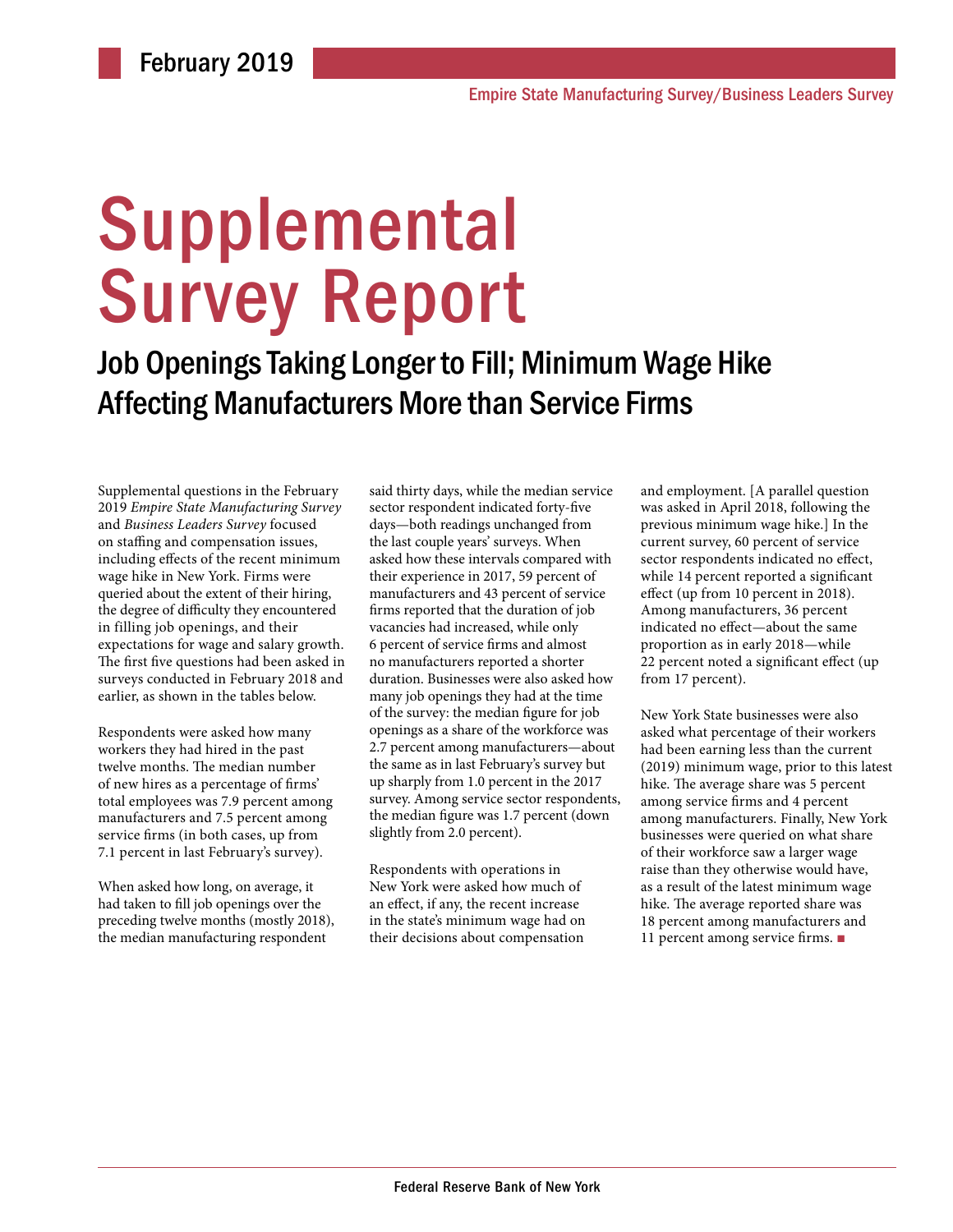## Supplemental Survey Report, continued

QUESTIONS 1-5

|                                                                                                                                                                                 | <b>Empire State</b><br><b>Manufacturing Survey</b><br><b>Median</b><br>(Except Where Indicated) |                        |                 | <b>Business Leaders</b><br><b>Survey</b><br><b>Median</b><br>(Except Where Indicated) |                        |                 |
|---------------------------------------------------------------------------------------------------------------------------------------------------------------------------------|-------------------------------------------------------------------------------------------------|------------------------|-----------------|---------------------------------------------------------------------------------------|------------------------|-----------------|
|                                                                                                                                                                                 |                                                                                                 |                        |                 |                                                                                       |                        |                 |
|                                                                                                                                                                                 | February<br>2019                                                                                | February<br>2018       | January<br>2017 | February<br>2019                                                                      | February<br>2018       | January<br>2017 |
| <b>QUESTION 1</b><br>Roughly how many workers are currently employed<br>at your establishment?                                                                                  | 55                                                                                              | 50                     | 65              | 52                                                                                    | 50                     | 62              |
| <b>QUESTION 2</b><br>Roughly how many new workers has your establishment<br>hired over the past year?<br>New hires as a share of workforce*                                     | 4.5<br>7.9%                                                                                     | $\overline{4}$<br>7.1% | 3<br>5.5%       | 5<br>7.5%                                                                             | $\overline{3}$<br>7.1% | 5<br>7.5%       |
| <b>QUESTION 3</b><br>Thinking about job vacancies at your establishment<br>over the past year, on average, roughly how many<br>days did it take you to fill a typical position? | 30                                                                                              | 30                     | 30              | 45                                                                                    | 45                     | 45              |
| <b>OUESTION 4</b><br>How does this number compare with the prior year's number?<br>Percentage of respondents replying:                                                          |                                                                                                 |                        |                 |                                                                                       |                        |                 |
| More days than in the prior year                                                                                                                                                | 59%                                                                                             | 50%                    | 38%             | 43%                                                                                   | 42%                    | 35%             |
| Same number of days as in the prior year                                                                                                                                        | 39%                                                                                             | 46%                    | 54%             | 51%                                                                                   | 54%                    | 59%             |
| Fewer days than in the prior year                                                                                                                                               | 2%                                                                                              | 4%                     | 8%              | 6%                                                                                    | 5%                     | 5%              |
| <b>QUESTION 5</b><br>Roughly how many job openings are there at your<br>establishment at the present time?                                                                      | 2.0                                                                                             | 2.0                    | 1.0             | 2.0                                                                                   | 2.0                    | 2.0             |
| Job openings as a share of workforce*                                                                                                                                           | 2.7%                                                                                            | 2.6%                   | 1.0%            | 1.7%                                                                                  | 2.0%                   | 1.5%            |

*\* This measure represents the median percentage across all respondents.*